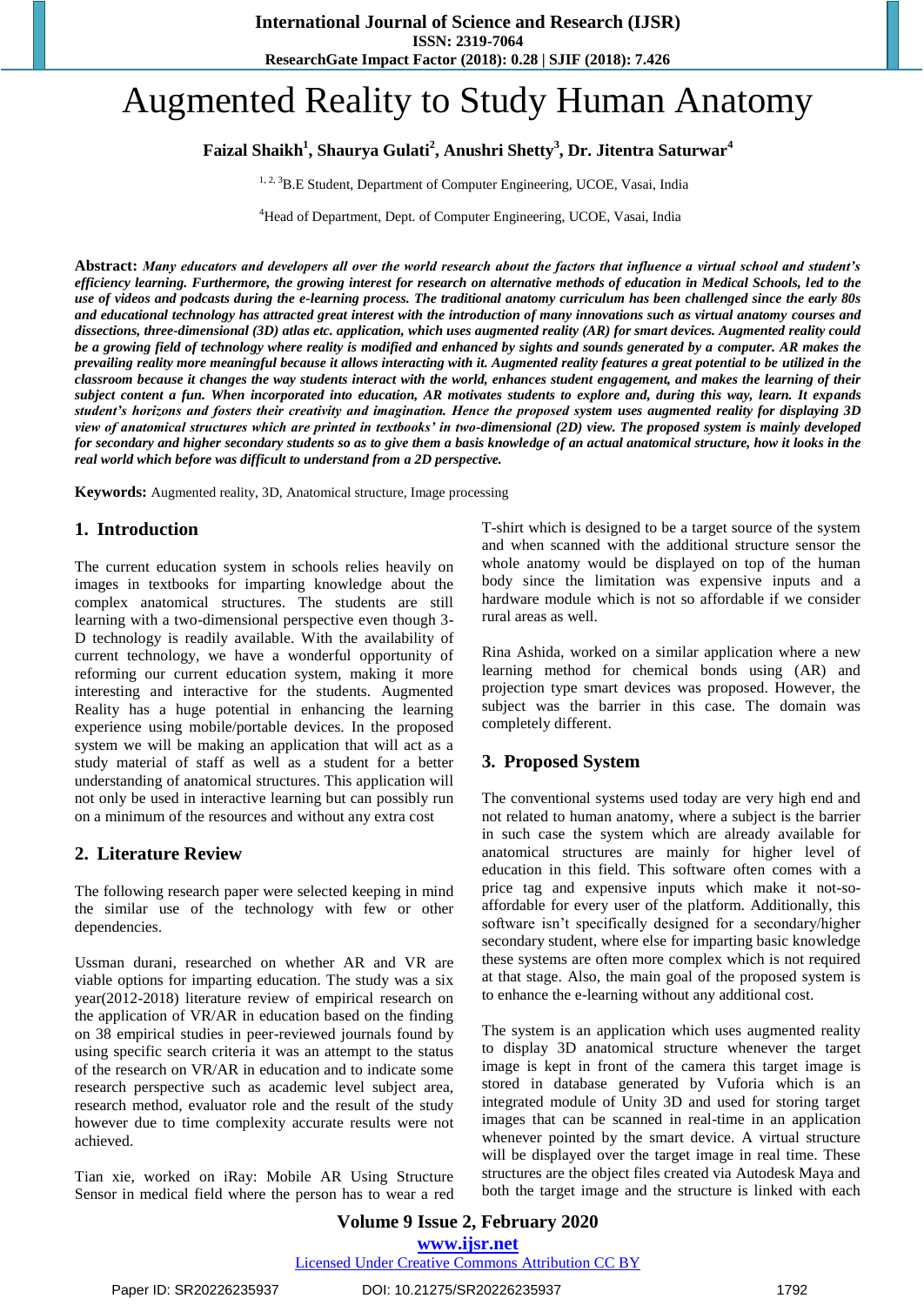other via Unity 3D which further helps us in development of the application. system also incorporates a video AR section where on detection of target image a video will be played on top of the target image itself



**Figure 1: System Architecture**

Following are the modules of this system:

#### **a) Target images**

Target images are the images which on which the application will give the output after successfully scanning and matching the copy of the same which is stored in the backend i.e. Vuforia database. Vuforia can track and recognize targets by analyzing the features based on the contrast of the target that is visible to the camera. By improving the visibility of these features through adjustments to the target's design, its rendering and also the way it's printed, we can improve the performance of a target. One can also improve detection and tracking performance by designing your app's user experience to obtain the best image of the target and by controlling the focus manually of the device camera



**Figure 2:** Image detection based on contrast

#### **b) 3D Objects**

3D objects or structures are created with the help of Autodesk Maya, a tool which is used for building 3D b assets, animation, etc. with irrespective of geometry. Autodesk Maya stitches two or more images and allows user to give them a curved structure further helping in creating anatomical structures. Since anatomical structures are not made on co-ordinates system a tool like Autodesk Maya and adobe blender helps us in achieve these results



**Figure 3:** 3D model created using Autodesk Maya

#### **c) Camera module**

Unity 3D allows us to use an in-build AR camera module and gives the feasibility to alter its functionality as per our needs. Since Vuforia maps the points based on contrast of the images, even a phone with as small as VGA camera can detect the target image and track the points. Keeping the camera module with no user interface gives the application "point and play" functionality. It also keeps the application simple and helps in reducing the size of the application.

## **4. Results and Discussion**

This section includes the snapshots of the actual outputs that were seen by the user and also contains the results of the proposed system.

The accuracy levels achieved by the proposed systems are regal, but to generating the desired result takes a large amount of time and human-effort. The current system is the depicts the fully working model created to show the implementation.

Following are the screenshots in an orderly manner:



**Figure 4:** Output: 3D model - Internal organs



**Figure 5:** Output: 3D model – Brain